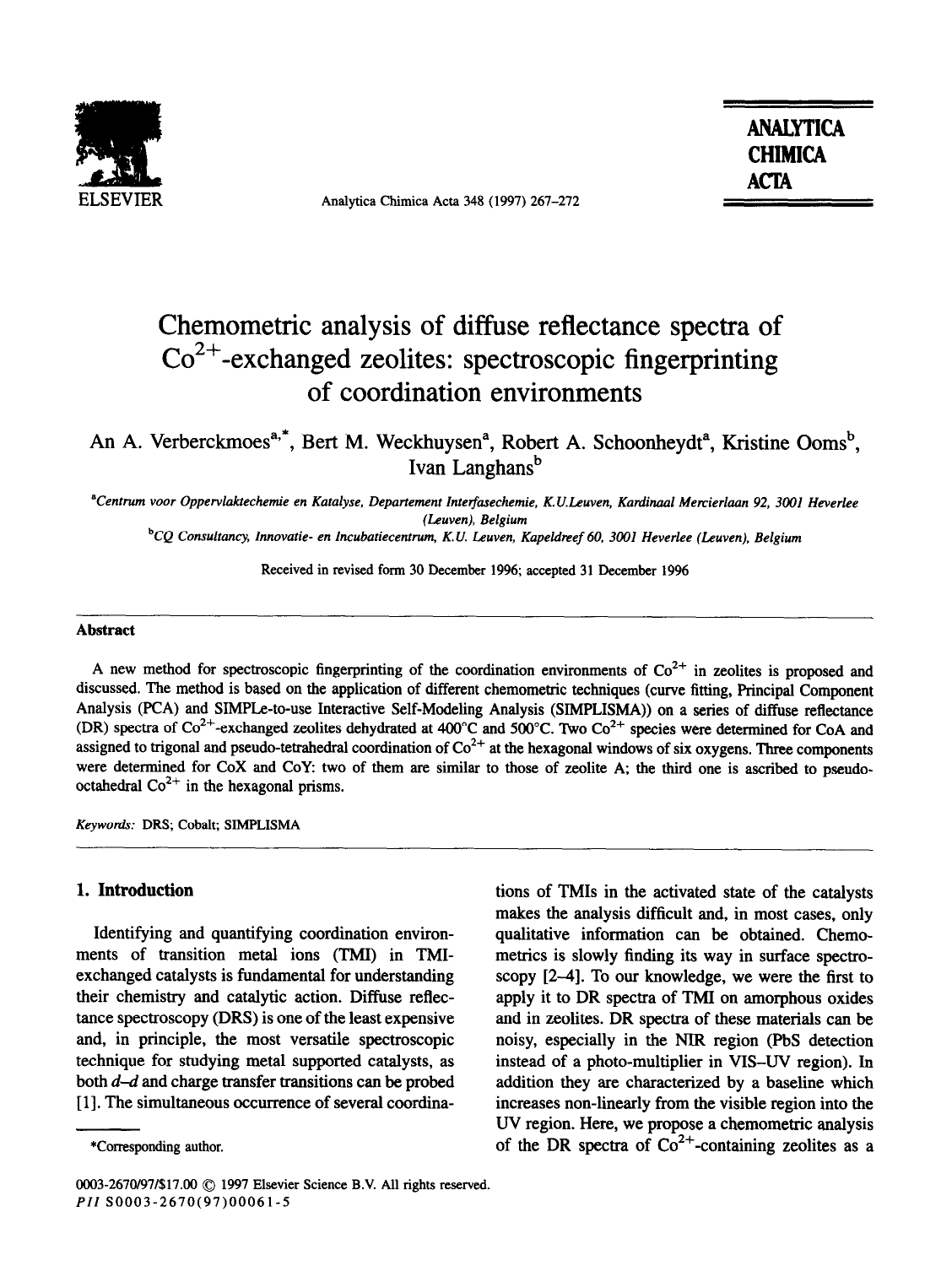function of the zeolite type  $(A, X \text{ and } Y)$  and the  $Co^{2+}$ loading. Zeolites are considered as model systems, because they are crystalline materials with welldefined cation sites. Their structure is based on the condensation of  $TO<sub>4</sub>$  units (with T a cation in tetrahedral coordination), resulting in the formation of three-dimensional networks with channels and cavities. Zeolites A, X and Y are aluminosilicate zeolites. They are built up with silicate  $(SiO<sub>4</sub>)$  and aluminate (AlO<sub>4</sub>) tetrahedra. The transition metal is  $Co^{2+}$  of which the *d-d* transitions can be probed in the visible and near infrared region. The used chemometric techniques are curve fitting, Principal Component Analysis (PCA) and SIMPLe-to-use Interactive Self-Modeling Analysis (SIMPLISMA).

### 2. **Experimental**

Zeolite A (HMV 7), X and Y (Ventron) were exchanged with NaCl, then with  $CoCl<sub>2</sub>.6H<sub>2</sub>O$  to obtain a range of cobalt contents [2,4]. The samples were dried, pelletized (0.25-0.40 mm) and calcined at 400°C for CoA and at 400°C and 500°C for CoX and  $CoY$  in a DRS flow cell during 24 h in an oxygen stream. DR spectra were taken on a Varian Cary 5 UV-VIS-NIR spectrophotometer at room temperature in the 200-2500 nm region. The spectra were recorded against a BaS04 standard (KODAK). The computer processing of the spectra consisted of the following steps: subtraction of the spectrum of the parent zeolite from that of the  $Co^{2+}$ -exchanged zeolites measured after the same treatment, subtraction of a linear baseline in the visible region, calculation of the Kubelka-Munk function. The spectra were decomposed in Gaussian bands with the Grams/386 software package of Galactic Industries. The band positions were estimated by eye and were kept almost constant  $(\pm 100 \text{ cm}^{-1} (3 \text{ nm}))$  when decomposing the series of spectra. Also the bandwidths were kept almost constant  $(\pm 150 \text{ cm}^{-1} (4 \text{ nm})).$ 

PCA [5,6] is a factor analysis method and the model is

 $X = T \times P'$ .

 $X(n \times p)$  is the original data matrix of *n* samples (spectra) and  $p$  variables (wavelengths). Given a set of p variables, PCA tries to find a set of *m* variables **T** 

(with  $m < p$ ), in such a way that by replacement of **X** by **T** 'no' information is lost. PCA thus results in the transformation of the original x-variables into new  $t$ variables, which are linear combinations of the  $x$ variables. **T**  $(n \times m)$  is called the scores matrix and **P**  $(p \times m)$  the loading matrix. The PCA analysis is performed by using the NIPALS algorithm (pcanip) of the Chemometric toolbox of MATLAB.

SIMPLISMA  $[7-12]$  is a method to resolve the spectral data matrix  $\mathbf{D}$  ( $v \times c$ ) in pure component spectra. The method is based on the principle of the pure variable. This is a variable, in this case a given wavelength, at which the intensity comes from one chemical component only. The matrix notation is

$$
\mathbf{D}^{\mathrm{T}}=\mathbf{C}\times\mathbf{S}.
$$

 $\mathbf{D}^{\mathrm{T}}$  ( $c \times v$ ) contains mixture spectra in its rows. The matrix  $C$  ( $c \times n$ ) contains in its columns the fractional contributions of the pure components in the mixture spectra, where  $n$  is the number of pure components.  $S$  $(n \times v)$  contains the pure spectra. When using in C the observed intensities of the pure variables in the spectra in **D, S** can be resolved by least-squares. The SIM-PLISMA software has been developed by Willem Windig and runs under MATLAB [7,8].

#### 3. **Results and discussion**

#### **3.1.** *Evaluation of SIMPLISMA*

To evaluate the possibilities of the SIMPLISMA method when applying to DR spectra three aspects are first investigated: band separation, noise and baseline variation.

#### 3.1.1. *Band separation*

*Series* of theoretical spectra, built from two normal Gaussian curves with the same absorbance, were constructed and evaluated with SIMPLISMA as a function of the relative distance between the two curves. Gaussian bands are the best representation of the DRS bands, because DRS bands are inhomogeneously broadened due to heterogeneous siting of  $Co<sup>2+</sup>$  in zeolites and instrument factors. Fig. 1 shows the spectrum of two overlapping Gaussian curves with different relative intensities of which the separation of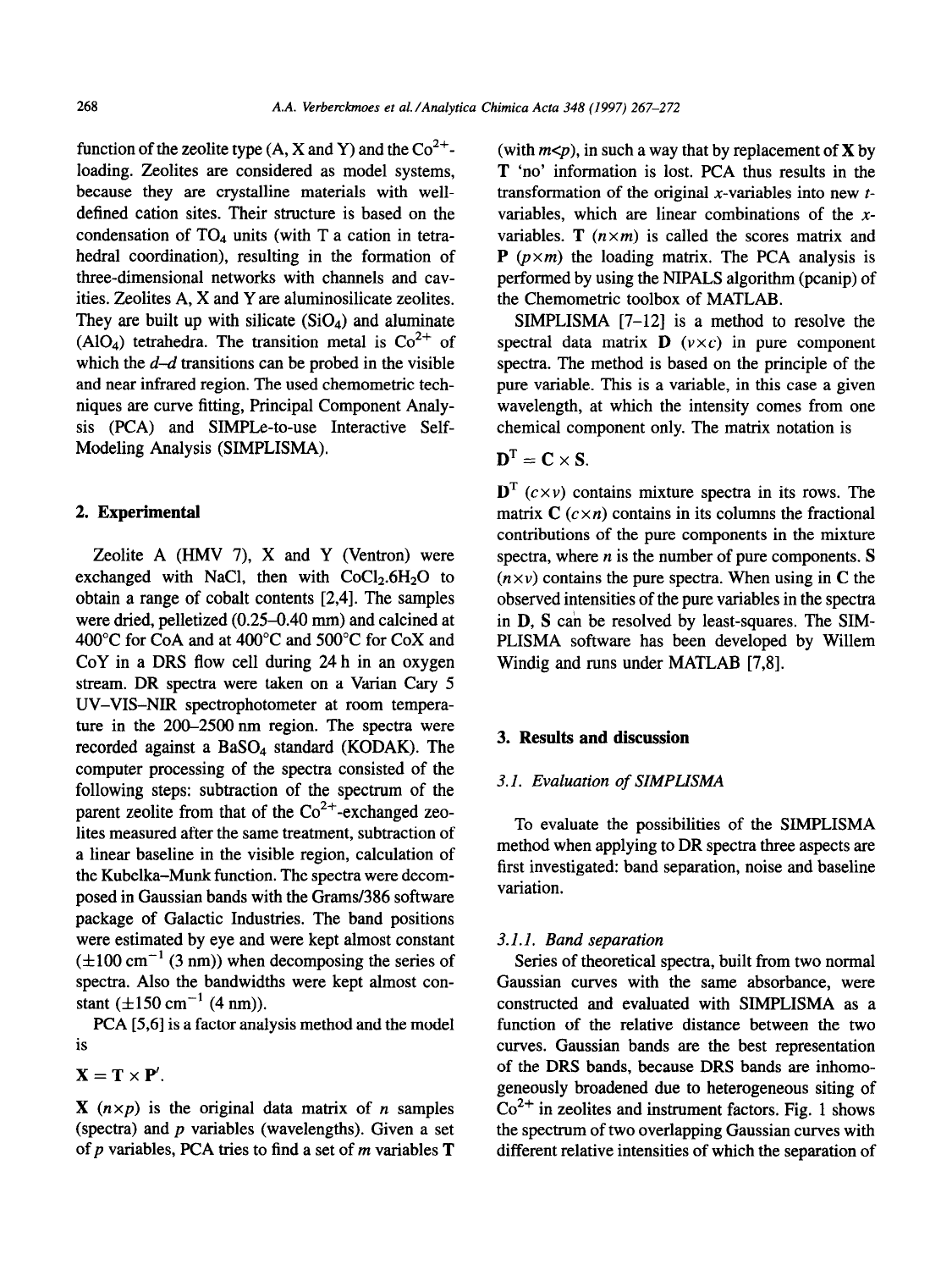

Fig. 1. Theoretical generated spectra of two overlapping normal Gaussian curves at 5% distance of the total scale of the spectrum.

the maxima of the individual curves is 5% of the total scale of the theoretically generated spectra. At this separation a mixture of two pure components can be separated without loss of the characteristics of the original components. It must be mentioned that SIM-PLISMA results in a mathematical solution, which is not unique. This means that the shape of the pure spectra resolved with SIMPLISMA corresponds with that of the original spectra, but the intensity of the pure spectra and their intensity contributions only correspond relatively with the original intensities.

Fig. 2 is built from two species, each consisting of different Gaussian bands. The first species is built from three Gaussian bands with band maxima at  $-4$ ,  $-1.5$  and 1, all with the intensity of the normal Gaussian curve. Species two is built from three Gaussian curves with band maxima at  $-4$ ,  $-1.5$  and 3. The intensity of the first two maxima is 0.4 times the intensity of the normal Gaussian curve, the intensity of the maximum at 3 is 0.3 times the intensity of the normal Gaussian curve. The intensity of one species increases, when the intensity of the second decreases. Fig. 3 gives the pure components. They represent the original spectra extremely well. Thus, there is no contamination of closely spaced bands. When two species with closely spaced band positions have the same intensity profile, a successful separation is more difficult and negative contributions to the pure component spectra are observed.



Fig. 2. Theoretical spectrum built from two species, each existing of three Gaussian bands; species 1 has band maxima at  $-4$ ,  $-1.5$ and 1; species 2 has band maxima at  $-4$ ,  $-1.5$  and 3.



Fig. 3. Pure component spectra of the theoretical spectra in Fig. 2: species 1 (3A) and species 2 (3B).

#### 3.1.2. *Noise*

Spectra can often be rather noisy. One can smooth the data before SIMPLISMA analysis or increase the offset, a parameter to reduce noise. In Fig. 4 1% noise is added to the spectra of Fig. 2. With an offset of 1 (=the lowest value of offset) the pure component spectra of Fig. 5 were detected. Fig. 5 also gives the pure component spectra with 3% and 5% noise. In the latter cases minimum offsets of respectively 4 and 8 are necessary to be able to detect the pure components above the noise. It is sometimes better first to smooth the noisy spectra before analysis.

#### 3.1.3. *Baseline variation*

Fig. 6 shows the spectra of Fig. 2 but with different gradients of the baseline. This strongly deforms the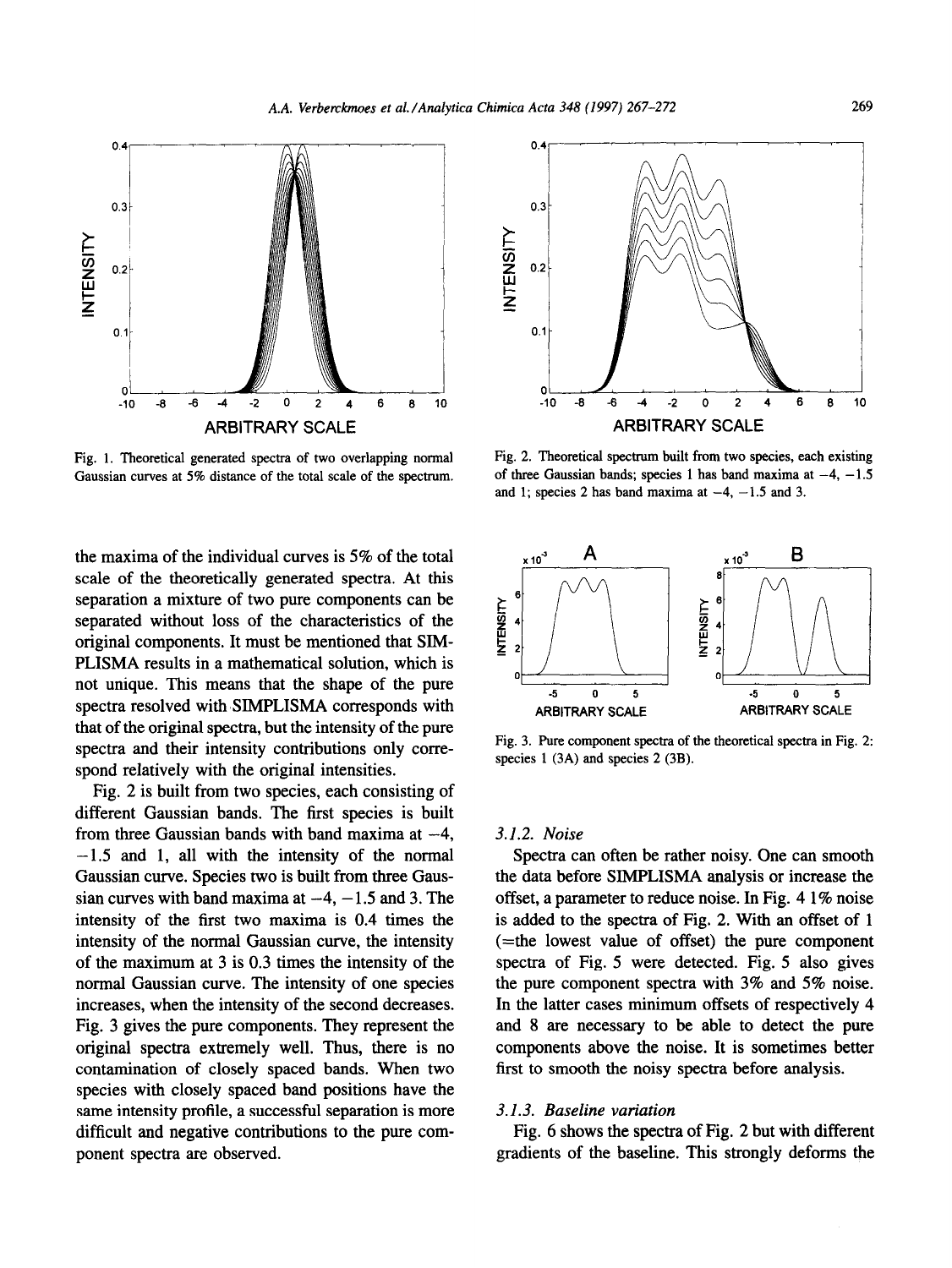

Fig. 4. Theoretical spectra of Fig. 2 with 1% noise.



Fig. 5. Pure component spectra of the spectra in Fig. 2 with addition of respectively l%, 3% and 5% noise.

pure spectra as can be seen in Fig. 7. The spectra were analysed by using an offset of 1. There is no improvement when inactivating the outer regions during SIM-PLISMA analysis. It is therefore advised to subtract the different baselines before analysis so as to obtain an horizontal baseline. In the visible region the baselines can be fitted by straight lines.



Fig. 6. Theoretical spectra of Fig. 2 with addition of different baselines.



Fig. 7. Pure component spectra of the theoretical generated spectra with different baselines.

# 3.2. Chemometrics applied to  $\text{Co}^{2+}$  zeolites

In order to gather information on the spectroscopic fingerprinting of cobalt, different techniques have been applied on the DRS spectra of  $Co<sup>2+</sup>$ -exchanged zeolites. Fig. 8 gives the spectra of CoA zeolites after dehydration at 400°C. With the curve fitting technique the spectra were systematically resolved in Gaussian bands. In addition to the curve fitting of spectra, PCA and SIMPLISMA were introduced. First PCA was used to obtain the number of principal components. This number is called the rank of the data matrix. The rank determination is useful for the SIMPLISMA analysis. The latter method results in pure component spectra and intensities of the pure components in the individual spectra, which allows spectroscopic fingerprinting.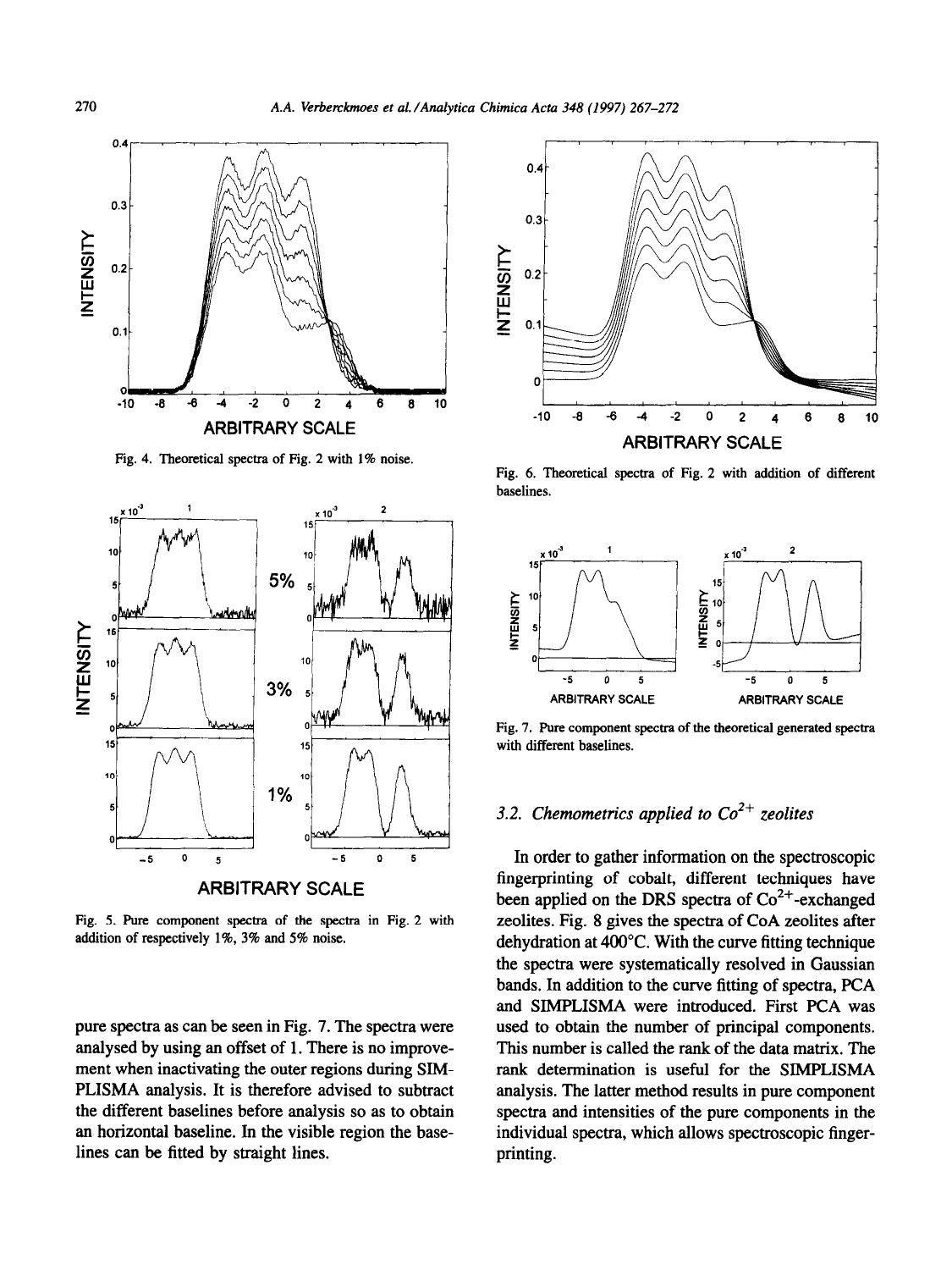

Fig. 8. Series of diffuse reflectance spectra of CoA zeolites dehydrated at 400°C.

In the following paragraph **the** method will be discussed in detail. For CoA a systematic decomposition in six bands was executed at  $13650 \text{ cm}^{-1}$ (733 nm),  $14\,450\,\text{cm}^{-1}$  (692 nm),  $15\,700\,\text{cm}^{-1}$ <br>(637 nm),  $17\,250\,\text{cm}^{-1}$  (580 nm),  $18\,600\,\text{cm}^{-1}$  $(637 \text{ nm})$ , 17 250 cm<sup>-1</sup>  $(580 \text{ nm})$ , 18 600 cm<sup>-1</sup>  $(538 \text{ nm})$  and  $19800 \text{ cm}^{-1}$   $(505 \text{ nm})$ . The intensity course of the sum of all the bands is not strictly linear, which could indicate that more than one component contributes.

PCA indicates that 97% of the spectral variance can be explained with the first two principal components. The third component contributes less than 1% to the spectral variance and probably only fits experimental noise. Taking into account the PCA determination of two components, SIMPLISMA can generate the pure spectra and their profiles. Fig. 9 shows the two pure spectra of CoA. Component 1 has two band maxima in the 14700-16400 cm<sup>-1</sup> (680-610 nm) region and a band at  $19500 \text{ cm}^{-1}$  (513 nm) and component 2 has three bands at  $18300 \text{ cm}^{-1}$  (546 nm), 17 200 cm<sup>-1</sup>  $(580 \text{ nm})$  15750 cm<sup>-1</sup> (635 nm) and a weak band at  $13550 \text{ cm}^{-1}$  (738 nm). The intensity profiles of the two components increase with increasing  $Co<sup>2+</sup>$ -content. Component 1 and 2 are suggested to be pseudotetrahedral and trigonal  $Co^{2+}$  at the hexagonal windows. For the exact interpretation of the pure spectra, angular overlap model (AOM) calculations of theoretical spectra of the coordination of  $\text{Co}^{2+}$  at the six-ring sites, are in progress [13,14].



Fig. 9. Experimental pure component spectra of component 1 (9A) and component 2 (9B) of CoA dehydrated at 400°C.



Fig. 10. Experimental pure component spectra determined with SIMPLISMA for CoY dehydrated at 400°C; HF, high-frequency component; T, triplet component; LF, low-frequency component.

For CoX and COY series of spectra taken after dehydration at 400°C and 500°C and with increasing Co-content were decomposed in five bands being<br>at  $13700-13800$ ,  $15450\pm200$ ,  $17100\pm100$ , at 13 700–13 800, 15 450 $\pm$ 200, 17 100 $\pm$ 100,  $18700\pm100$  and  $20000\pm100$  cm<sup>--</sup>. A supplementary sixth band at  $14600 \text{ cm}^{-1}$  was needed in the CoX spectra. PCA gives three pure components in all cases. Fig. 10 gives the pure component spectra for COY dehydrated at 400°C and Fig. 11 gives the corresponding intensity profiles. The components are called the high-frequency component (HF) with two maxima at  $20000 \text{ cm}^{-1}$  (500 nm) and 17850 cm<sup>-1</sup> (560 nm), a triplet component (T) with three band maxima at  $15650 \text{ cm}^{-1}$  (640 nm), 17 150 cm<sup>-1</sup> (583 nm) and  $18700 \text{ cm}^{-1}$  (535 nm) and a low-frequency component (LF) with main purity around  $14000 \text{ cm}^{-1}$  $(715 \text{ nm})$ . For CoX the HF component has two band